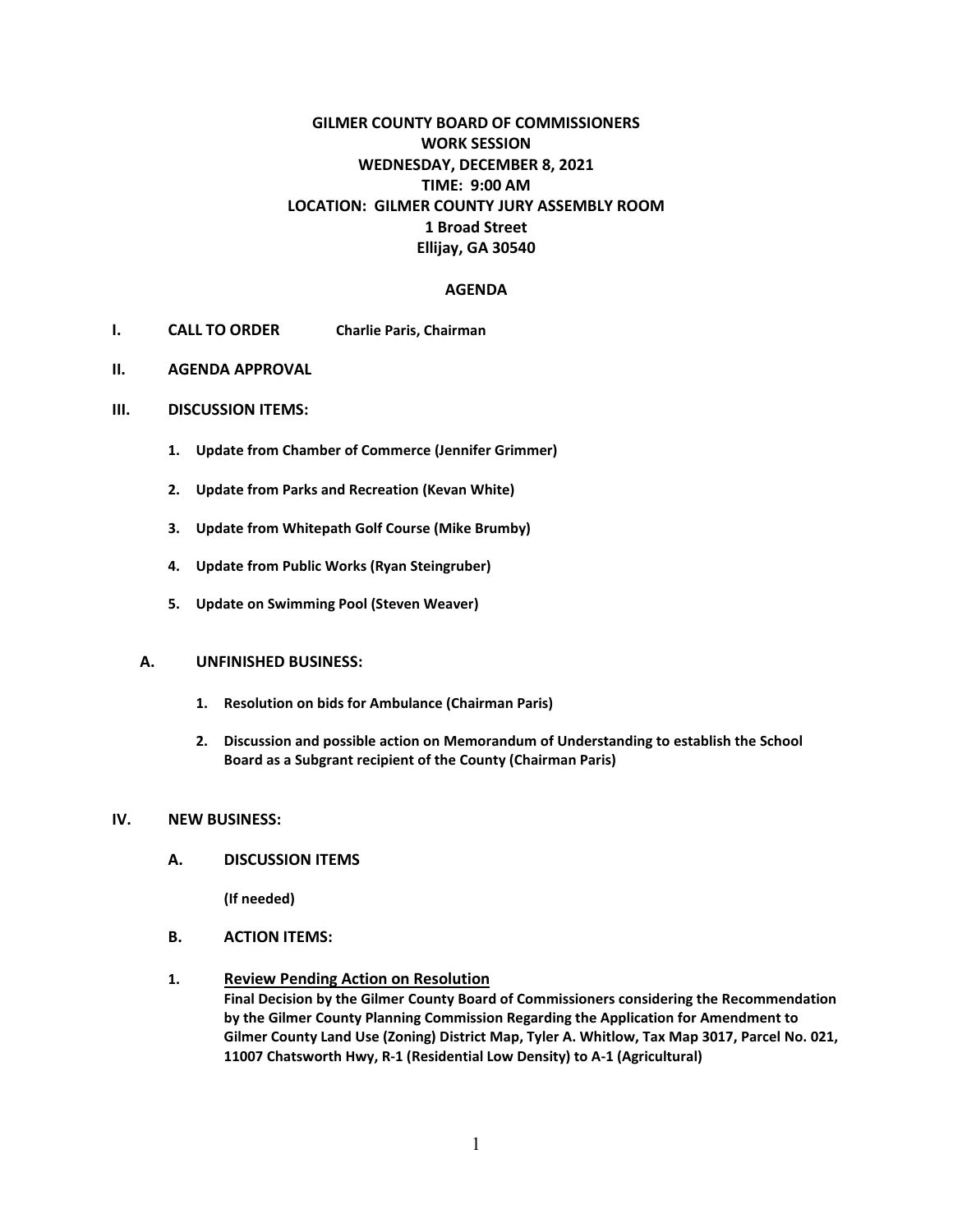## **2. Review Pending Action on Resolution**

**Final Decision by the Gilmer County Board of Commissioners considering the Recommendation by the Gilmer County Planning Commission Regarding the Application for Amendment to Gilmer County Land Use (Zoning) District Map, Lewis & Andrea Bramlett, Tax Map 3054, Parcel No. 029, 0 Hwy 382W, R-1 (Residential Low Density) to A-1 (Agricultural)**

## **3. Review Pending Action on Resolution**

**Final Decision by the Gilmer County Board of Commissioners considering the Recommendation by the Gilmer County Planning Commission Regarding the Application for Amendment to Gilmer County Land Use (Zoning) District Map, Jeff & Angela Garland, Tax Map 3066C, Parcel No. 013B, 569 Tyler Road, R-1 (Residential Low Density) to R-2 (Residential High Density)**

## **4. Review Pending Action on Resolution**

**Final Decision by the Gilmer County Board of Commissioners considering the Recommendation by the Gilmer County Planning Commission Regarding the Application for Amendment to Gilmer County Land Use (Zoning) District Map, Jeff & Angela Garland, Tax Map 3066C, Parcel No. 013C, 569 Tyler Road, R-1 (Residential Low Density) to R-2 (Residential High Density)**

## **5. Review Pending Action on Resolution**

**Final Decision by the Gilmer County Board of Commissioners considering the Recommendation by the Gilmer County Planning Commission Regarding the Application for Amendment to Gilmer County Land Use (Zoning) District Map, Stoney River Farm, LLC, Tax Map 3080, Parcel No. 017, 0 Cornett Drive, A-1 (Agricultural) to R-1 (Residential Low Density)**

## **6. Review Pending Action on Resolution**

**Final Decision by the Gilmer County Board of Commissioners considering the Recommendation by the Gilmer County Planning Commission Regarding the Application for Amendment to Gilmer County Land Use (Zoning) District Map, Shannon Manning-Ridings, Tax Map 3066A, Parcel No. 003A, 106 Southside Church St., R-1 (Residential Low Density) to C-1 (Commercial)**

# **7. Review Pending Action on Resolution**

**Final Decision by the Gilmer County Board of Commissioners considering the Recommendation by the Gilmer County Planning Commission Regarding the Application for Amendment to Gilmer County Land Use (Zoning) District Map, Myles & Casey Coleman, Tax Map 3160, Parcel No. 003, 1416 Talking Water Way, R-1 (Residential Low Density) to A-1 (Agricultural)**

#### **8. Review Pending Action on Resolution**

**Final Decision by the Gilmer County Board of Commissioners considering the Recommendation by the Gilmer County Planning Commission Regarding the Application for Amendment to Gilmer County Land Use (Zoning) District Map, Melinda Goble, Tax Map 3138C, Parcel No. 003, 295 Big Willow Lane, R-1 (Residential Low Density) to A-1 (Agricultural)**

# **9. Review Pending Action on Resolution**

**Final Decision by the Gilmer County Board of Commissioners considering the Recommendation by the Gilmer County Planning Commission Regarding the Application for Amendment to Gilmer County Land Use (Zoning) District Map, Russell & Vera Williams Estate-% Ms. Alice Gentry, Tax Map 3082, Parcel No. 004, 85 Yukon Road, R-1 (Residential Low Density) to R-4 (Residential Multi-Family – Medium Density)**